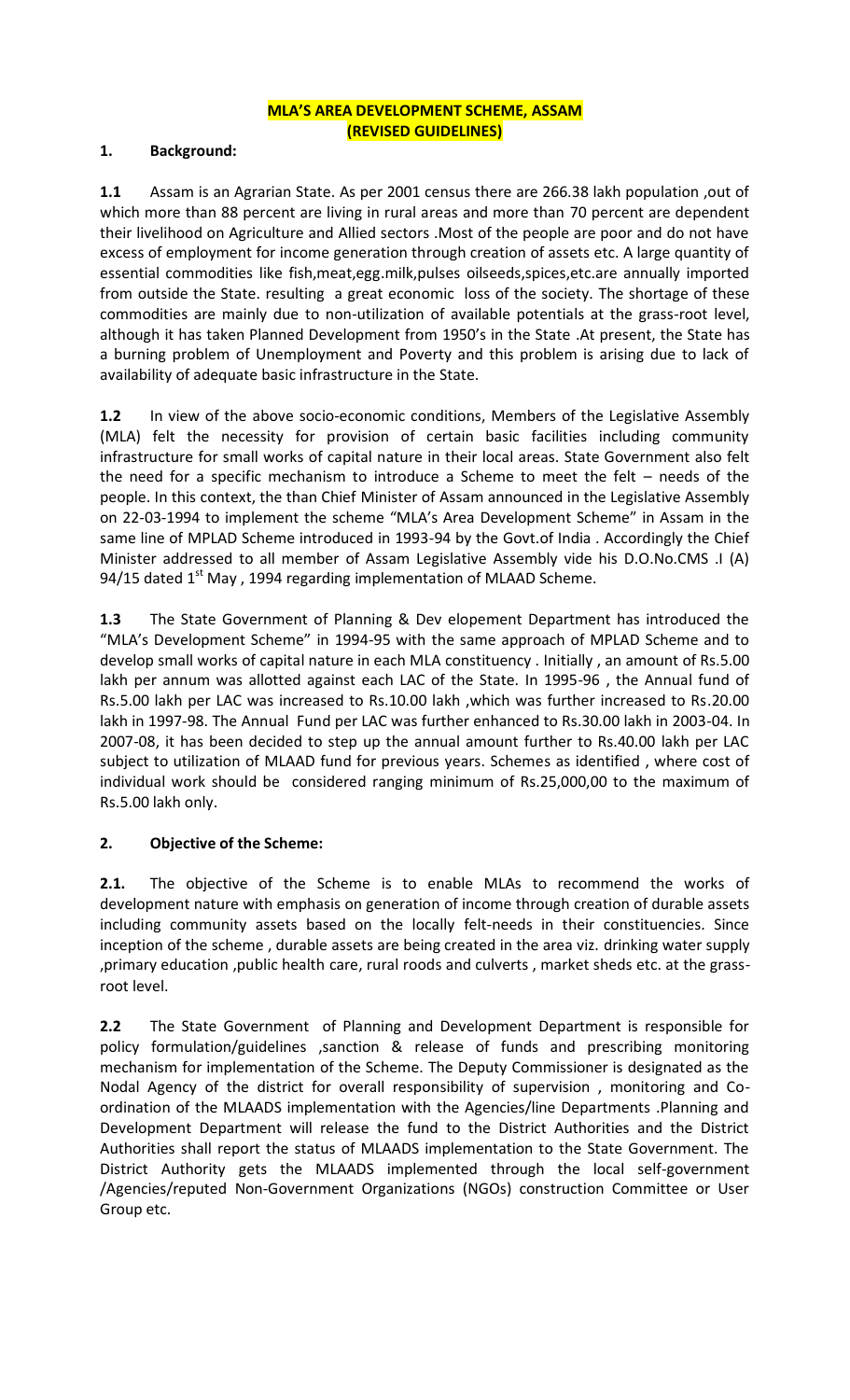## **3. Salient Features of the Scheme:**

**3.1** The MLAAD Scheme is Planned Scheme fully funded by the Govt. of Assam. The annual MLAADS fund entitled per MLA constituency was Rs.30.00 lakh from 2003-and 40.00 lakh from the current financial year(2007-08)

**3.2** All works to meet the locally felt-need with community infrastructure need more emphasis on creation of durable assets in the respective constituency under MLAAD Scheme. For receiving suggestion , the Deputy Commissioner should call for written feasible schemes from the MLA concerned.

**3.3** Each MLA shall recommend works for his constituency up to the annual entitlement during the financial year preferably within 90 days of the commencement of the financial year to the concerned District Authority. The District Authority will sanction the eligible works as per the guidelines under established procedure laid down by the State Government for implementation of the Scheme.

**3.4** The Deputy Commissioner shall be the District Nodal Agency/Authority to implement MLAAD Scheme in the District. The District Authority shall also identify the Agency through which a particular works(s) recommended by the MLA should be executed. The executive Agency so identified by the District Authority shall be considered as implementing agency. The district Authority my choose the implementing Agency either the line department of reputed Non-Government Organization (NGO) or Panchayati Raj Institution or local self Government or Construction Committee /User Group as capable for implementing the works satisfactorily. The Construction Committee /User Group may have a minimum 7(seven) members and a maximum of 11 (eleven) members for execution of the scheme where president shall be the D.C./A.D.C. (Dev) with Member Secretary from the line Department.

**3.5** Under MLAAD Scheme, individual scheme-cost shall be considered minimum of Rs.25,000.00 (twenty five thousand) to the maximum of Rs.5.00 (five) lakh only.

**3.6.** For this Scheme, special attention should be given for infrastructure development of areas inhabitant by SC & ST population including natural calamities .Works can also be considered in the areas affected by the calamities like floods, cyclone earthquakes, tornado and drought etc.

## **4. Implementation of the Scheme:**

**4.1** Each MLA shall recommended eligible works on MLA's letter head duly signed by the MLA of the constituency .A letter format from the MLA to the District Authority is enclosed at Annexure-I Recommendations by Representative (s) of MLA are not admissible.

**4.2** The works which shall not be allowed /eligible under the MLAAD Scheme are indicated in Annexure-II. The Scheme(S) which would like to implement on lands belongs to Trusts, Tea Garden Areas, Religious Complex including Namghar and Madrassa etc. has to take No. objection Certificate (NOC) from the concerned authority before execution of the scheme.

**4.3** In case of Constituency comprises more than one district and MLA wises to recommend works in the district other than the Nodal district, the works list in the prescribed format shall be given to the district Authority of the Nodal District with a copy to the District Authority in whose jurisdiction, the proposed works are to be executed. They shall maintain proper accounts, follow proper procedure for sanction, release and implementation for timely completion of works, District Authority will furnish the Completion Reports and Audit Certificates for such works to the Nodal District.

**4.4** The District Authority shall identify the Implementation Agency capable os executing the eligible work qualitatively , timely and satisfactorily and shall follow the established work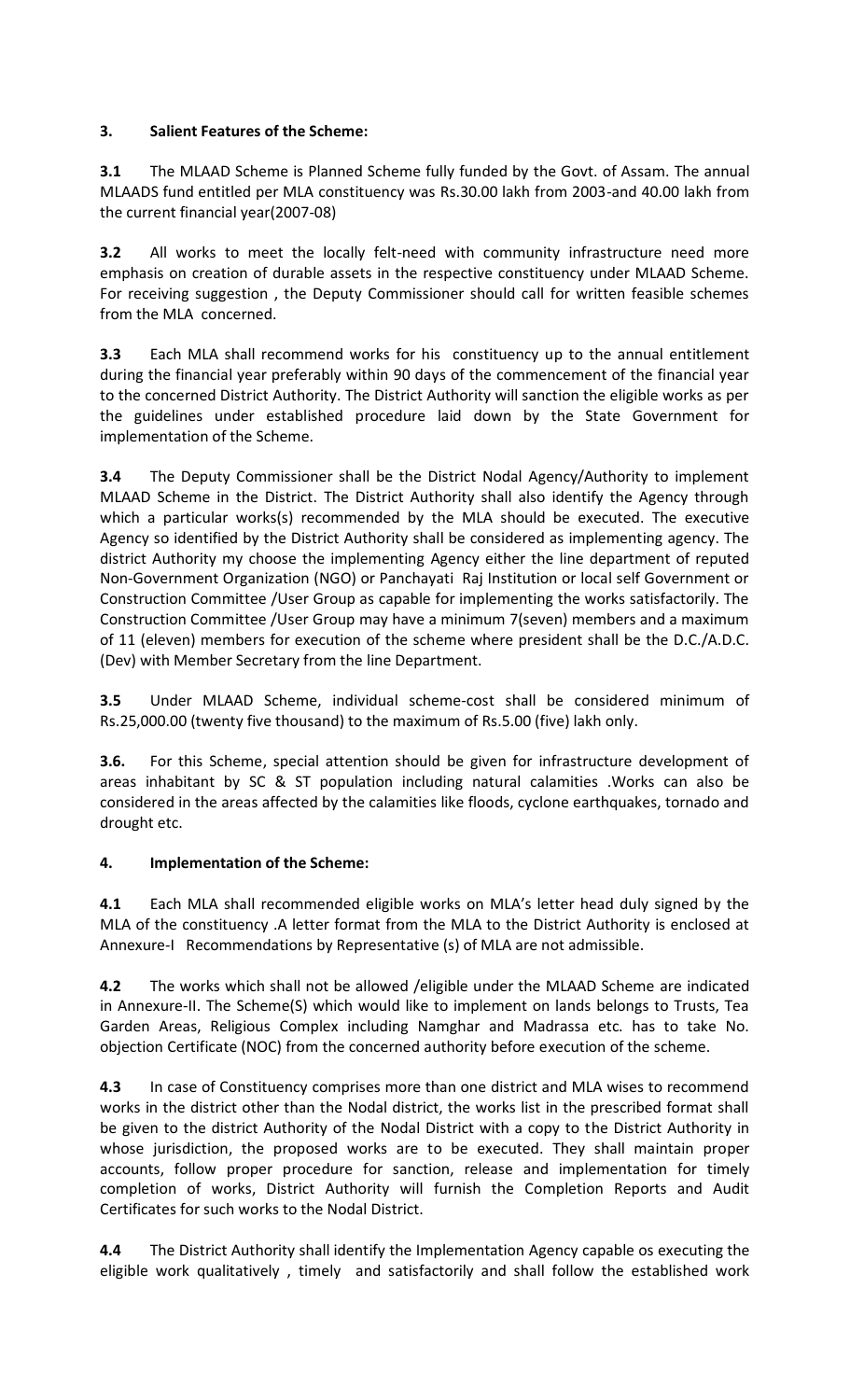scrutiny in the matter of works execution, and shall be responsible for timely and effective implementation of such works.

**4.5** The work and the site for work execution shall not be changed, until to have concurrence of the concerned MLA.

**4.6** The District Authority should get in a advance a firm commitment about the operation upkeep and maintenance of the proposed assets from the User Agency concern before execution of the work in sanction.

**4.7** The Deputy Commissioner shall sanction the recommended works upto the full entitlement on the basis of Technical Sanction/Approval from the appropriate Technical Authority. However, the release of funds will be regulated as specified in these Guidelines.

**4.8** Where the District Authority considered the recommended works cannot be executed due to some reasons, the Authority shall inform the reasons to the MLA concerned within 30 days from the receipt of the proposal.

**4.9** If the estimated amount for a work is more than amount indicated by the MLA, clarification has to be taken before sanction is accorded.

**4.10** Works should be sanctioned and executed if the MLA recommends the full estimated cost of the work, but if he recommended amount is less than the required estimates and there is no other source from which deficit can be made, than the works should not be sanctioned. The shortfall in the estimated cost should be clarified with the concerned MLA within 30 days of the receipt of proposal.

**4.11** Where more than one list of recommendation of scheme from MLA is receipt by the District Authority, Priority will be given as per the principal of first receipt to be considered first.

**4.12** Through the District Authorities have full power to get the works approved on the basis of financial estimates prepared by the competent functionaries, yet it should be ensured adequate scrutiny, if any doubt, before according the final administrative sanction and approval. The sanction of schemes shall normally be completed by 45 days from the receipt of recommended schemes subject to availability of funds with the District Authority.

**4.13** The work once recommended by the MLA and sanctioned by the Deputy Commissioner , may be cancelled if so desired by the MLA, provided execution of work has not been commenced and these cancellation does not lead to any contractual financial liability/cost of the government . On the other hand, if any scheme started execution , then it should be completed by the District Authority, even the sitting MLA is changed by election.

**4.14** The MLAs concerned can recommend the MLA AD funds towards the State Government share in a Centrally Sponsored Scheme being implemented in their constituencies, provided the works are permissible under MLAAD Scheme. Similarly, the MLAAD fund can be shared for completion of the project/scheme where there is public and Community contribution in the project.

**4.15** As soon as the work is completed, it should be put to public use. For greater public awareness , all completed works should be a plaque (stone/metal) carrying the inscriptions MLAADS work indicating the cost involved , the commencement, completion and inauguration date with name of the concerned MLA etc. should permanently be erected. Moreover, list of all completed and on-going MLAADS works should also be displayed at the Deputy Commissioner's Office.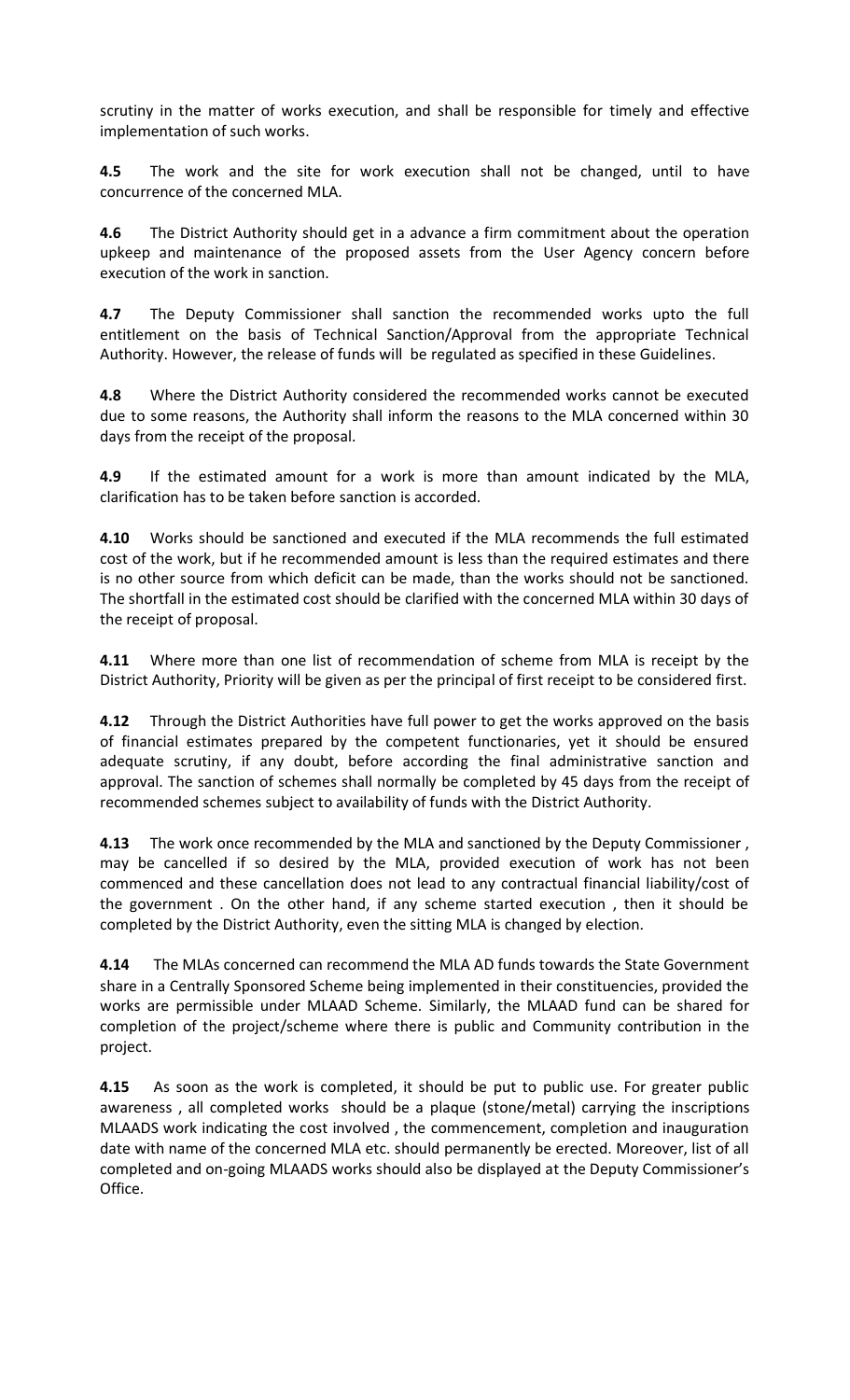## **5. Fund Release and Management:**

**5.1.** The annual entitlement of Rs.40.00 lakh will be released in 2 (two) installments by the State Government of Planning and Development Department directly to the Deputy Commissioners of the district for its implementation. The  $1<sup>st</sup>$  installment shall be released by September and the 2<sup>nd</sup> Installment by March of each Financial Year.

## **5.2. The 1st Installment of MLAADS fend will be released preferably at the beginning of the financial year, but the 2nd Installment of fund will be released ,subject to the fulfillment of the following eligibility criteria:**

- (i) The un-sanctioned balance amount available with the concerned MLA's accounts of the District Authority after taking into account the cost of all works sanctioned is less than 10.00 lakh only.
- (ii) The unspent balance of fund of the MLA concerned is less than **Rs.20.00 lakh** only.
- (iii) Utilization Certificates for the previous financial years as per the format for utilization of MLAADS fund given in Annexure-III have to be furnished by the Deputy Commissioner of the District.

**5.3.** The stipulations at (i) and (ii) above to be calculated from the Quarterly Progress Report to be sent by the Deputy Commissioners for each sitting and former MLA of the Constituency.

**5.4.** The Deputy Commissioner may release upto 75 percent of estimated cost of the sanctioned work in  $1<sup>st</sup>$  installment to the Implementing Agency and another 20 percent in  $2<sup>nd</sup>$ installment within 21 days subject to submission of Utilization Certificate of the  $1<sup>st</sup>$  Installment . The balance 5 percent of fund shall be released after submission of completion report with photographs etc. of the scheme.

**5.5.** Interest accrued on MLAADS Funds released to the Deputy Commissioner is to be utilized for permissible works recommended by the MLA concerned**. The savings of each work shall be refunded to the Deputy Commissioner within 30 days of the completion of the work.** The savings amount should be used as per recommendation of the MLA concerned.

**5.6.** A separate account of all expenditure incurred against each LAC during the year shall be maintained and MLA concerned should be kept informed from time to time. Further, ,to avoid anomaly on accounts of the MLAADS along-with MPLADS and Untied Funds , all Deputy Commissioners shall arrange quarterly Reconciliation of Accounts for expenditure with the Accountant General, Assam.

**5.**7 In case of preparation of estimates and its implementation , the Deputy Commissioner can utilize 0.30 percent of cost of each work as contingency expenditure .But there is no other centage charges while implementing the scheme.

**5.8** The MLAADS funds are normally Non-lapsable and funds are expected to be utilized in the same financial year. However, if the installment is released to the Deputy Commissioner , the same would be allowed to be utilized in the next financial year. But in this case , the installment in the next year would not be released unless the previous installment is utilized and utilization certificate is submitted. The installment which is not released to the Deputy Commissioner during the financial year i.e. upto  $31<sup>st</sup>$  March of the same financial year, would not be carried forward in the next year and fund would lapse accordingly.

**5.9** The Deputy Commissioner shall keep the funds in any Nationalized Bank and separate account will be opened for each MLA for the purpose.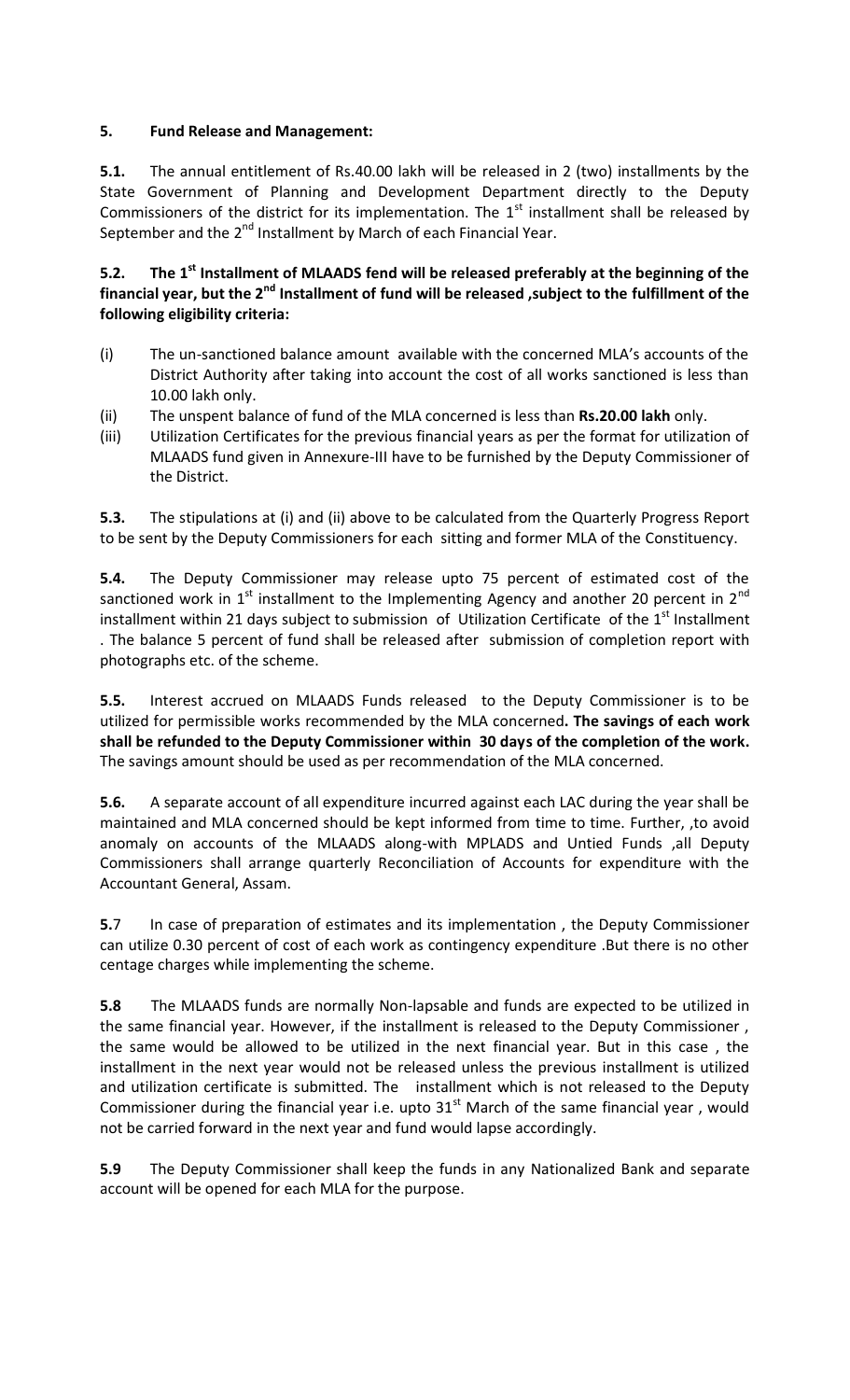## **6. Accounting Procedure** :

**6**.1 The District Authority shall maintain MLA-wise accounts of MLAADS Fund. A cash Book and other Books of Accounts shall be maintained as per established rolls and procedures of the State Government. MLAADS Funds received by the Deputy Commissioner shall be kept only in Savings Bank Account of a Nationalized Bank against each LAC.

**6**.2 The Bank Account shall be operated Jointly by the Deputy Commissioner and the finance and Account Officer district. There should not be any over draft on this Accounts.

**6.3**. The interest that will accrue from the savings should be utilized for implementation of the scheme. As per suggestion of the concerned MLA.

**6.4** A clear Account on interest accrued and each utilization should be maintain by the concerned Deputy Commissioner and the Accounts are subject to Audit by the AG (Audit) ,Assam.

**6.5** District Authority shall also maintain different Head-wise list of works executed in and Assets Register for all the MLAADS works created in the district and the constituency for which MLAADS Funds were received.

**6.6** On completion of a work , the implementing agency shall quickly finalize the Accounts for that work and shall furnish a work completion report and utilization certificate within 30 days to the Deputy Commissioner concerned . The Deputy Commissioner and the implementing agency would arrange transfer of assets to the user agency(S) without any delay. The user Agency should take it on its Book records for normal operation maintenance.

## **7**. **Monitoring of the Scheme**

## **7.1**. **Role of the State Government**

- I. The State Government of Planning & Development Department shall monitor the over all position of funds released , cost of works sanctioned ,funds spent etc.
- II. The Department will also Monitor the Physical and Financial Progress of works including utilization fund of the scheme on quarterly basis .
- III. Planning & Development Department being the State Nodal Department will hold review meeting with the district Authority at list once in a year to review the implementation of the MLAAD Scheme including Audit objection etc.
- IV. Field level inspection will also be made by the Planning & Development Department for speedy implementation of the Scheme.

## **7.2. Role of the District Authority**

- I. The Deputy Commissioner would be responsible for overall co-ordination and supervision of works at the District level and inspect at least 10 percent of MLAAD works under implementation every year. At the time of inspection , concerned MLA should be involved to the extent feasible.
- II. The Deputy Commissioner shall maintain the work register indicating the position of each works recommended by the MLAs. As separate assets register for creation of all assets with the scheme fund and subsequently transfer to the User Agencies shall also be maintain .
- III. The Deputy Commissioner will inspect all works executed by /for societies and the Trusts under MLAADS and ensure that Terms and Conditions are being complied with. In case of violation , action shall be taken by the Deputy Commissioner accordingly.
- IV. The Deputy Commissioner shall review every month MLAADS works implementation with the concern implementing Agencies.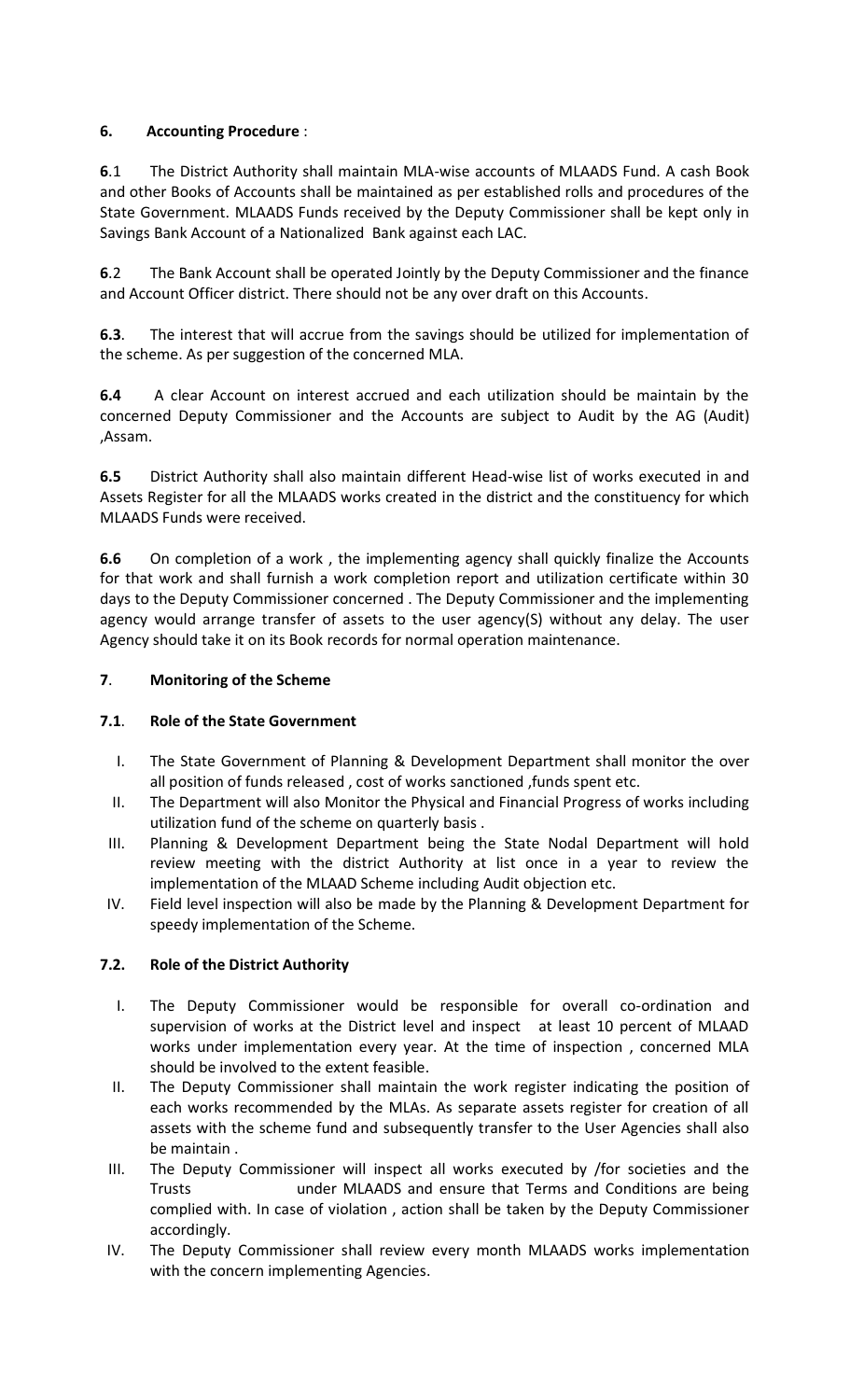- V. The District Authority shall be responsible to settle Audit objections raised in the Audits.
- VI. The Deputy Commissioner shall submit quarterly progress report to the State Government for each LAC separately in the format available in Annexure-IV on or before  $10<sup>th</sup>$  of the succeeding month.

#### **7.3. Role of Implementing Agencies.**

- I. The officers of the implementing Agency shall regularly visit the works spots so as to ensure the satisfactory progress of works as per the prescribed procedure , specifications and the times schedule etc.
- II. The implementing Agencies shall funds is physical and financial progress of its works to the district Authority and also shall furnish completion report as per Annexure-V along with utilization certificate within one month of completion of the works.
- III. The implementing agencies shall also refund the savings (balance amount) if any , to the district Authority within one month of completion of works.

#### **8. Application of the Guidelines**

**8.1** The Guidelines will come into force with immediate effect. This Guidelines on MLAADS supersede the extant Guidelines and instruction issued here under.

**8.2** Clarification , if any , on the Guidelines on the MLAADS or interpretation of any provision of these Guidelines shall be referred to the Planning & Development Department, Dispur and its decisions shall be the final.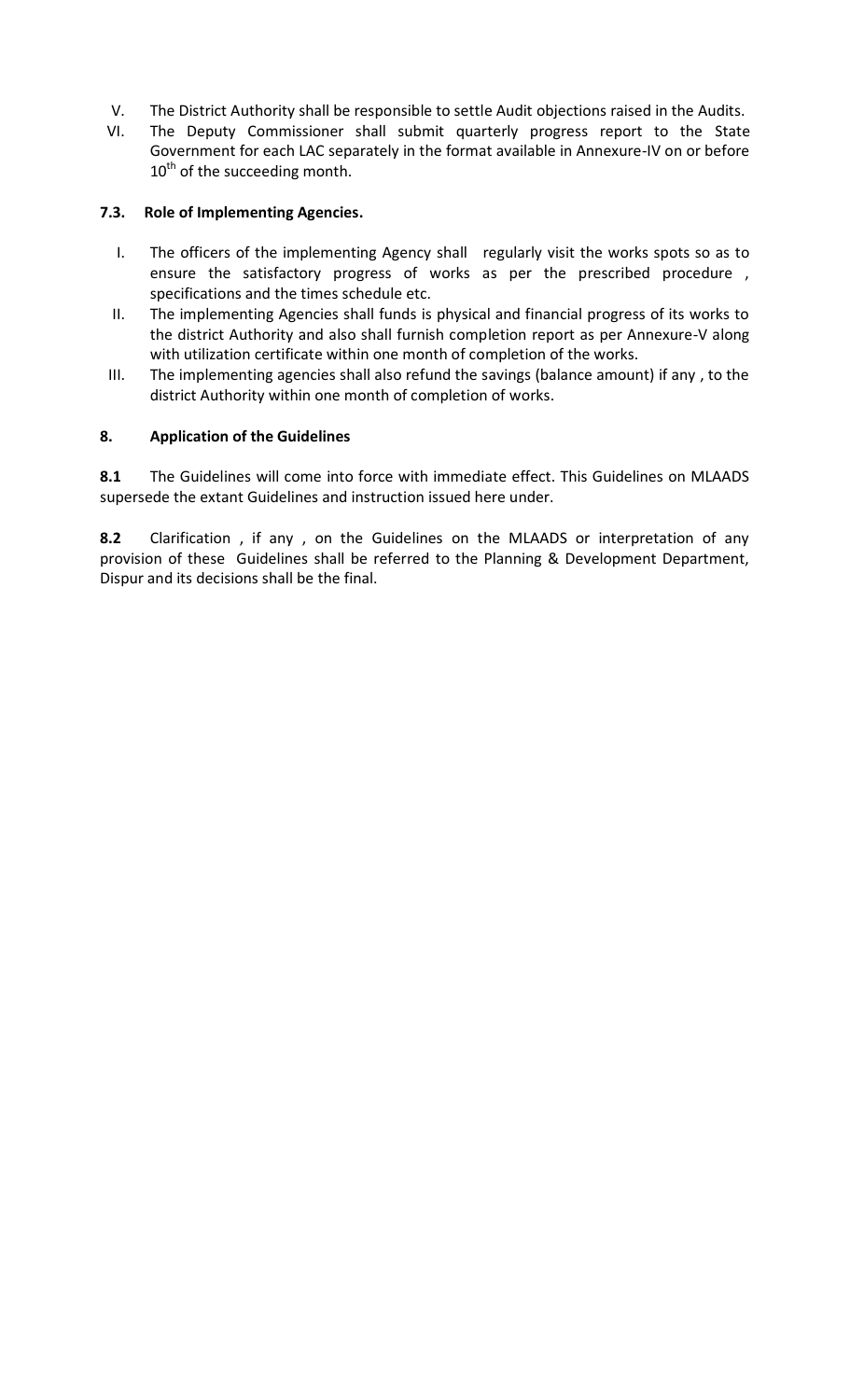**Hiteswar Saikia Chief Minister Assam** 

**No.CMS.1(A) 94/15, Dated May1, 1994**

#### **Dear Friend,**

In the Budget Session of the Assam Legislative Assembly (1994) , I announced on the floor of the house that in the line of MPs Local Area Development Scheme, we would also be introducing M.L.A.s Area Development Scheme in Assam from the **year 1994 to 1995** , earmarking Rupees 5.00 lakh for each constituency to spent for Development works of Capital nature as per scheme to be suggested by the MLA belonging to that constituency ,

Under the Scheme, the MLA will have the choice to suggest to the Deputy Commissioner , works to the tune of **Rs.5.00 lakh during 1994-95** to be taken up in his constituency , with each individual work not exceeding **Rs.2.00 lakh** we hope to increase the amount from Rs.5.00 lakh to Rs.10.00lakh , in the next financial year.

I send herewith the Guidelines for implementation of the scheme, for your perusal. I would request you to go through the guidelines and suggest scheme to the concerned Deputy Commissioner for expeditious implementation.

We have also advice the Deputy Commissioner of your district to get in touch with you for formulation of the schemes.

With best Wishes.

Yours Sincerely, Sd/- (Hiteswar Saikia)

**To, Member of Assam Legislative Assembly(ALL)**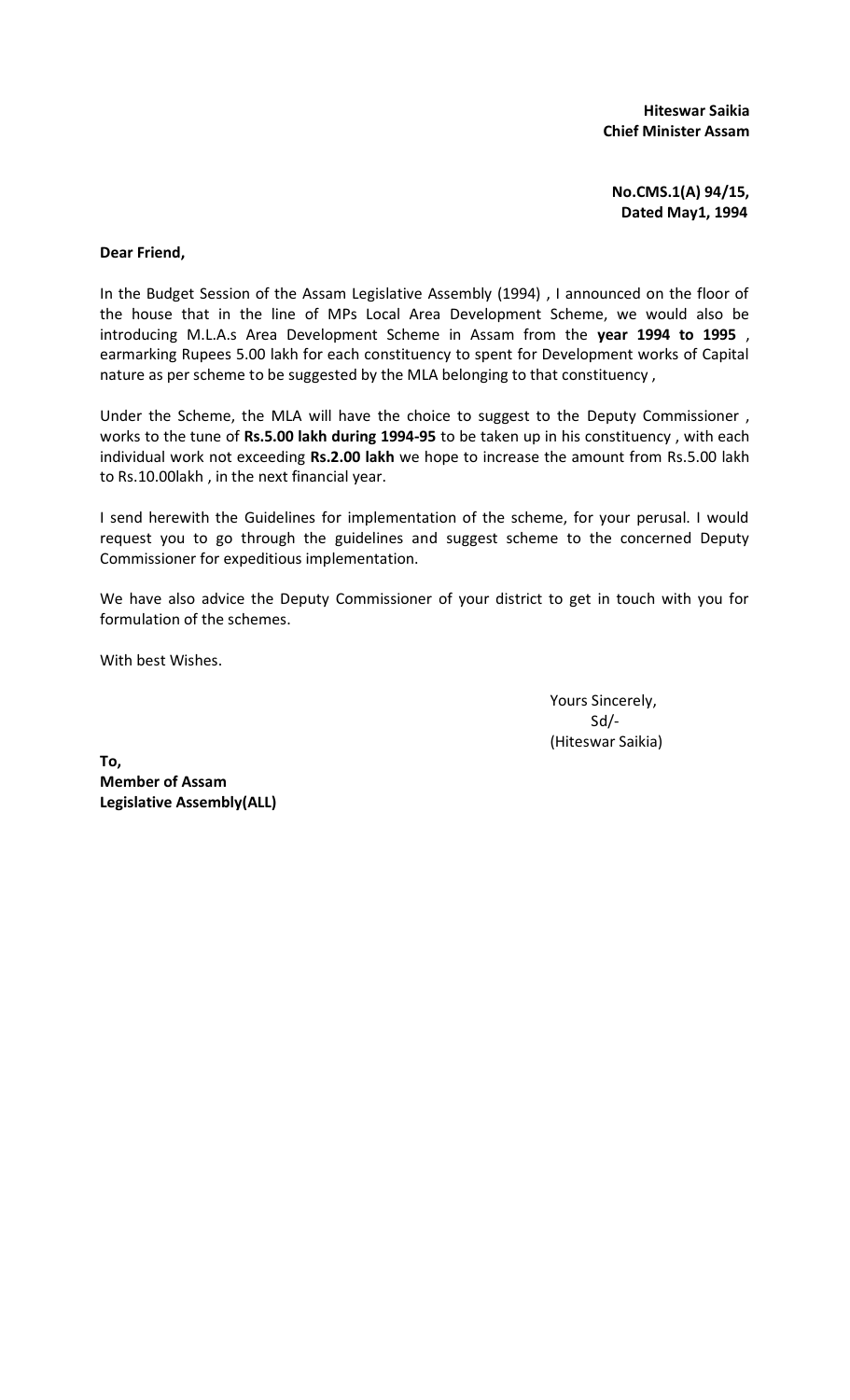**CHIEF MINISTER ASSAM**

#### **D.O.NO.CMS.1(A) 95 May 24,1995/**

#### **Dear Friend,**

In my letter No.CNS.1 (A) 94/15 dated May 1, 1994, I had intimated to you the Guidelines to be followed in suggesting works to the tune of Rs.5.00 lakh during 1994-95 to be taken up in your constituency for the schemes chosen by you. In the last budget session of the Assam Legislative Assembly , I announced on the floor of the house that under the MLA's Area Development Scheme ,Rs.10.00 lakh for each constituency would be earmark for 1995-96 . Accordingly, I would request you to suggest to the concerned Deputy Commissioner schemes of your choice in terms of the Guidelines as was sent to you last year for expeditious implementation. However, in view of the fact that the amount earmarked for each constituency has been raised to Rs.10.00 lakh in 1995-96, against Rs.5.00 lakh last year, the guidelines issued last year stands modified to the extent that against of Rs.2.00 lakh for each individual scheme / work, it is now raised to Rs.3.00 lakh.

We are also advising the concerned the Deputy Commissioner of your district to get in touch with you for formulation of the schemes accordingly .

With best wishes

**Yours sincerely, Sd/- (Hiteswar Saikia)**

**Member, Assam Legislative Assembly**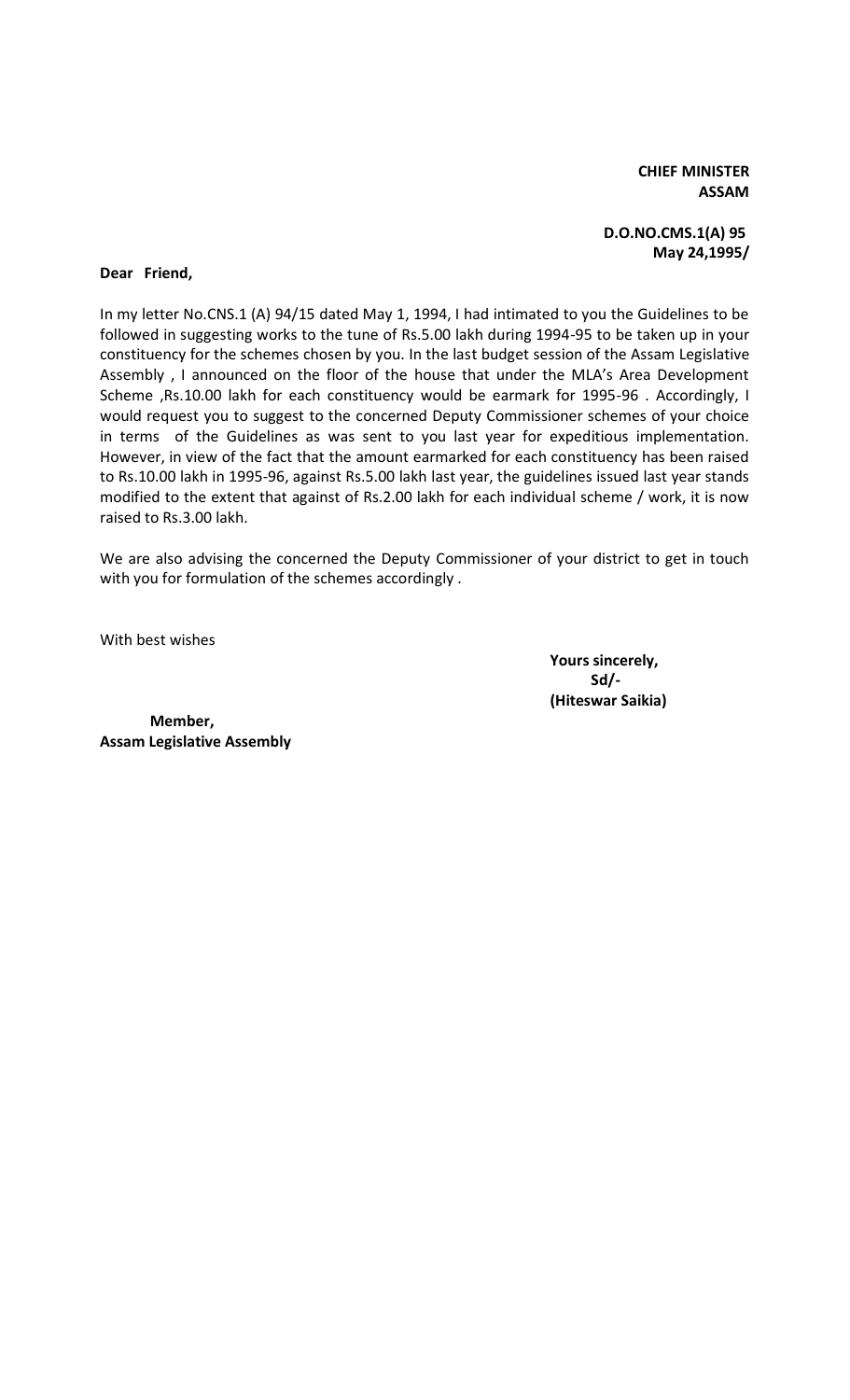#### **GOVERNMENT OF ASSAM PLANNING AND DEVELOPMENT DEPARTMENT**

#### **OFFICE MEMORANDUM**

#### **NO.PD/DCP/9/2003/10 Dated Dispur the 10th June/2003**

Sub: Enhancement of Annual Allocation of fund to Rs.30.00 lakh from the existing Rs.20.00 lakh from each LAC under MLAADS from the year 2003-04.

The Governor of Assam is please to enhance the annual allocation **to Rs.30.00 lakh from** the existing amount of **Rs.20.00 lakh for each LAC** under MLAADS with effect from the financial year 2003-04 . The required funds for each LAC under the MLA's Area Development Scheme will be sanctioned as usual under the sub-divisional special problem by the Planning & Development Department. The enhancement of annual allocation has been made after due consideration of the resolution adopted and approved by the Assam Legislative Assembly on **07—03-2003.**

> Sd/-  **Secretary to the Govt. of Assam Planning & Development Department**.

#### **Memo .NO.PD/DCP/9/2003/10-(A) Dated Dispur, the 10th June/2003**

Copy to :

- 1. The Commissioner & Secretary,Finance Department ,Dispur for favour of information .
- 2. All Divisional Commissioner ………………………………………………………………………….Division.
- 3. The Secretary, Assam Legislative Assembly ,Dispur for favour of information. He is requested kindly to inform all MLA's of the Assam Legislative Assembly about the contents of the office Memorandum.
- 4. All Deputy Commissioner…………………………………………………………………………………………….District for information and necessary action.
- 5. P.P.S Chief Minister , Assam for kind information of the Hon'ble Chief Minister.
- 6. P.S. to Minister /Minister of State, ………………………………………………..for favour of information of the Hon'ble Minister.
- 7. P.S to Advisers to Chief Minister, Assam for kind information of the Hon'ble Adviser .
- 8. P.S to Chief Secretary , Assam for favour of information
- 9. P.S to all Aditional Chief Secretary for information.
- 10. Guard File.

#### **By order etc.**

 **Secretary to the Govt.of Assam Planning & Development Department**.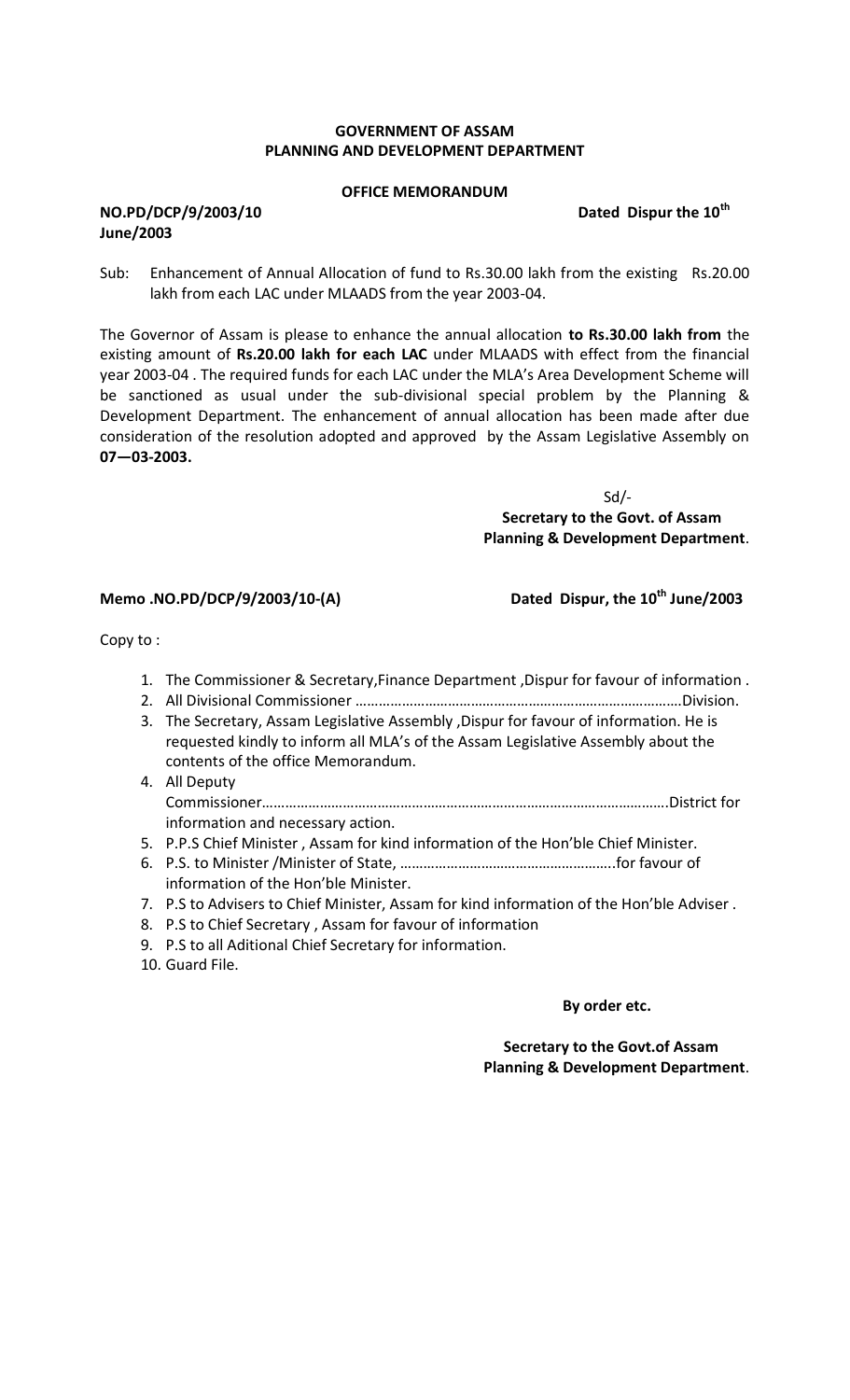#### **ANNEXURE I**

## **FORMAT FOR RECOMMENDING ELIGIBLE WORKS BY MLA (The recommendation may be given of the MLA's letter head**)

- From : **Name of the MLA: Address**
- To : **The Deputy Commissioner, …………………………………………..District**

Sub : Recommendation of works under MLAAD Scheme.

Sir,

I recommend that the following works may please be scrutinized and sanctioned , in the order of priority indicated below under the MLA Scheme .

| Priority No. | Name of the scheme | Location | Approximate<br>cost(Rs.in lakh) |
|--------------|--------------------|----------|---------------------------------|
| 1.           |                    |          |                                 |
|              |                    |          |                                 |
|              |                    |          |                                 |
|              |                    |          |                                 |
|              |                    |          |                                 |
|              |                    |          |                                 |
|              |                    |          |                                 |
|              |                    |          |                                 |
|              |                    |          |                                 |
|              |                    |          |                                 |

The above works may please be got scrutinized and Technical, Financial and Administrative sanction should be completed quickly as per the provisions of the MLAADS Guidelines. I may pleased be kept inform of the sanction and the progress of the works implementation. If any of the recommended work is found non eligible, and if the sanction is delayed , reasons for the same may be intimated to the under signed.

**Place : Date :**

 **Yours faithfully, (Signature of MLA)**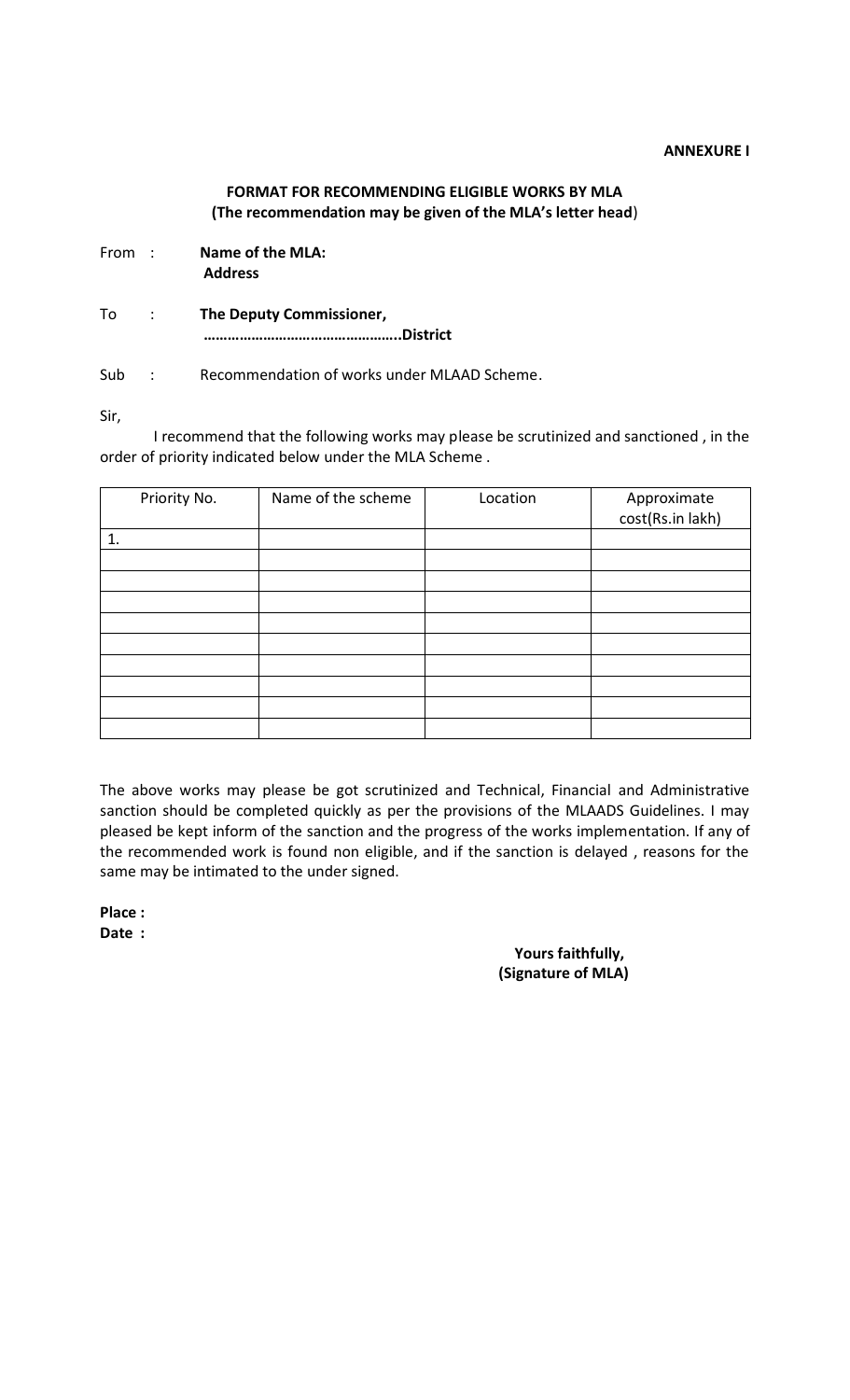#### **ANNEXURE II**

#### **LIST OF WORKS PROHIBITED UNDER MLAAD SCHEME**:

- 1. Office and residential buildings belonging to Central Government, their Department, Government Agencies /Organizations and Public Sector under takings.
- 2. Office and residential buildings and other works belonging to Private Institutions , Aided Institutions, Trusts, Co-operative and Commercial Organizations etc.
- 3. Purchase of inventory or stock of any type.
- 4. Repair and maintenance works of any type.
- 5. Grants and loans contribution to any Central and State Relief Funds.
- 6. Assets to be named after any individual person who has no public reward.
- 7. Acquisition of land or any compensation for land acquired.
- 8. Reimbursement of any type completed or partly completed works or items.
- 9. Assets of individual / family benefits . All revenue and recurring expenditure.
- 10. Works with in the places of religious worship but not with in the premises.
- 11. Purchase of any movable item except Ambulance for Medical Purposes.
- 12. Completion of incomplete (s).
- 13. Individual work costing below Rs.25.000.00 and above Rs.5.00 lakh with in the constituency.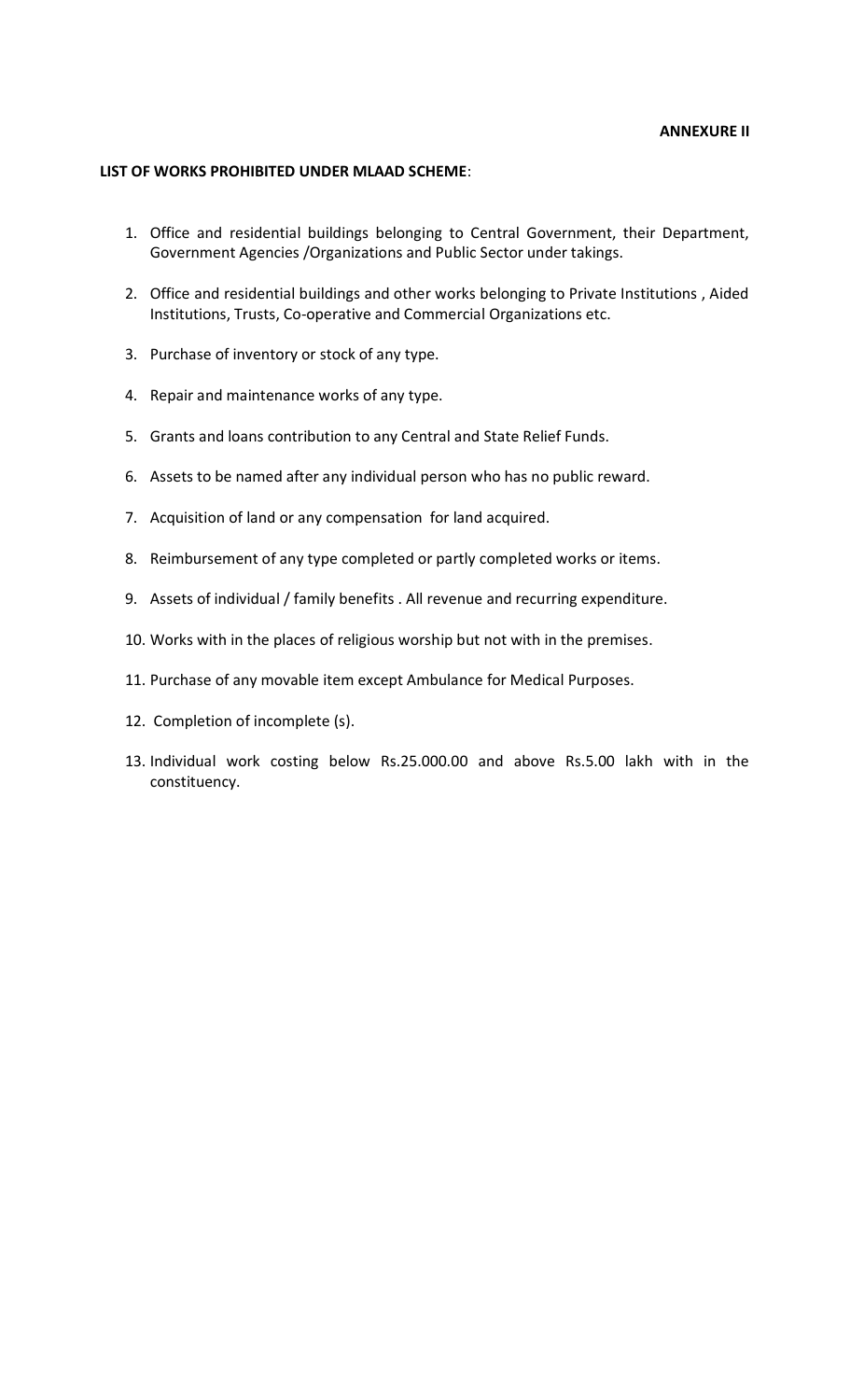#### **FORMAT UTILISATION CERTIFICATE**

**Name of the District : Nane of Scheme : Amount Sanctioned (Rs.in lakh) : Amount Released in the following** :

(Rs.in lakh)

| SI.No. | Sanction Letter No & Date | Amount       |
|--------|---------------------------|--------------|
|        |                           |              |
|        |                           |              |
|        |                           |              |
|        |                           | (Rs.in lakh) |

|       |                                     | ,,,,,,,,,,,,,,,, |
|-------|-------------------------------------|------------------|
|       | <b>Ceiling Letter No.&amp; Date</b> | Amount released  |
| SI.No |                                     |                  |
|       |                                     |                  |
|       |                                     |                  |

Certified that out of Rs………………..lakh made available as assistance under the …………………………… scheme sanctioned by Planning & Development Department during the financial year ……………..and a sum of Rs……………… lakh has been utilized for the following schemes/ works

|         |                       | (Rs.in lakh)            |                 |
|---------|-----------------------|-------------------------|-----------------|
| SI. No. | Name of item of works | Estimated approved cost | Amount utilized |
|         |                       |                         |                 |
|         |                       |                         |                 |
|         |                       |                         |                 |

Total:

Certified that I have satisfied myself that the condition on which assistance from Planning & Development Department was sanctioned have been duly fulfilled / are being fulfilled and that I have exercised the following checks see that money was actually utilized for the purpose for which it was sanctioned .

#### **Kinds of checks exercised**

- 1. Vouchers and Books of Accounts .
- 2. Measurement Books .
- 3. Sanctioned Register .
- 4. Expenditure Register.

|                          | Signature of Executing Agency |                           |  |  |
|--------------------------|-------------------------------|---------------------------|--|--|
| Signature of User Agency |                               | Counter Signature of D.C. |  |  |
| Name                     |                               | Name:                     |  |  |
| Date                     |                               | Date:                     |  |  |
| Place                    |                               | Place                     |  |  |
| Office Seal              | ٠                             | Office Seal:              |  |  |

Note: Executing Agency means the Agency which has actually carried out the work and user Agency means the agency for whom the work has been done e.g. for construction Hospital, user Agency is Superintendent of the Hospital and executing Agency will be PWD or the management committee etc.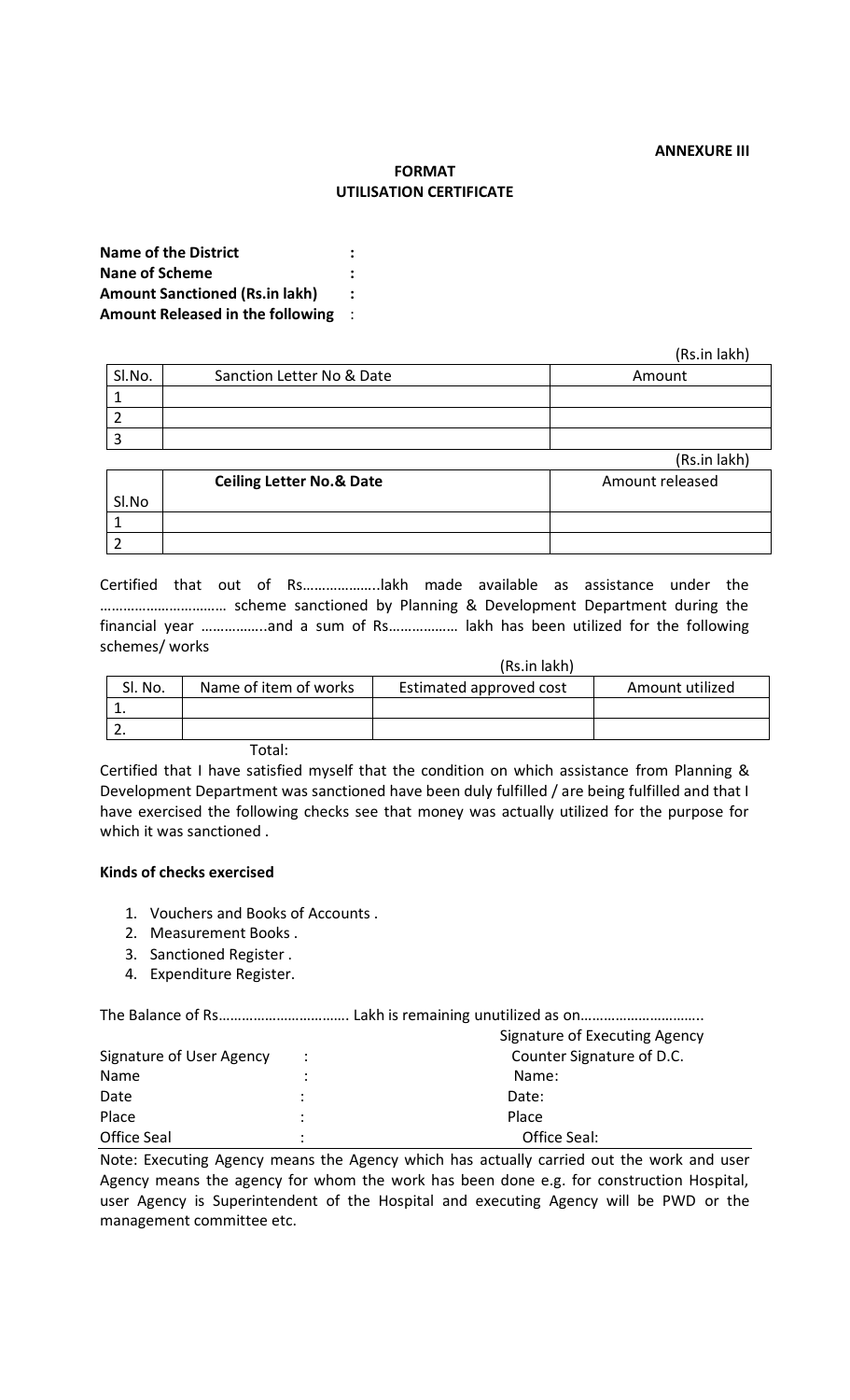### **QUARTERLY PROGRESS REPORT FOR MLA'S AREA DEVELOPMENT SCHEME,ASSAM. (Separate from for each Assembly constituency)**

#### **I. Particulares:**

Name of the Nodal District : Name of the LAC in the set of the LAC in the set of the LAC in the set of the set of the set of the set of the  $\sim$ Name of the MLA with Address. **:**

#### **II. PARTICULARS:**

| year  | Works       |           | Work       |           | Works     |        | Works not completed |             |             |
|-------|-------------|-----------|------------|-----------|-----------|--------|---------------------|-------------|-------------|
|       | recommended |           | sanctioned |           | completed |        |                     |             |             |
|       | No          | Estimated | No         | Estimated | No        | Actual | <b>No</b>           | Expenditure | Expenditure |
|       |             | cost      |            | cost      |           | cost   |                     | incurred    | be<br>to    |
|       |             |           |            |           |           |        |                     |             | incurred    |
|       |             |           |            |           |           |        |                     |             |             |
|       |             |           |            |           |           |        |                     |             |             |
|       |             |           |            |           |           |        |                     |             |             |
| Total |             |           |            |           |           |        |                     |             |             |

# **III. FUNDS RECEIVED AND UTILISED:**

|       |                  |          |           |                       | (Rs.in lakh)        |
|-------|------------------|----------|-----------|-----------------------|---------------------|
| Year  | Fund<br>received | Interest | Total     | funds   Fund utilized | <b>Balance fund</b> |
|       | from Govt.       | accrued  | available |                       |                     |
|       |                  |          |           |                       |                     |
|       |                  |          |           |                       |                     |
| Total |                  |          |           |                       |                     |

| 1.                                                      | Funds received from Govt.of Assam.                         |  |
|---------------------------------------------------------|------------------------------------------------------------|--|
| $2_{1}$                                                 | Amount of interest accrued on the funds.                   |  |
| 3.                                                      | Total $(1+2)$ .                                            |  |
| 4.                                                      | Total cost of works sanctioned.                            |  |
|                                                         | 5. Total Unsanctioned Balance with the Constituency (3-4). |  |
| 6.                                                      | Actual expenditure incurred by the Implementing Agencies.  |  |
| 7.                                                      | Total Funds available with the constituency (3-6)          |  |
| 8.                                                      | Fund required to complete the sanctioned works.            |  |
| No. of works inspected by the District Authority.<br>9. |                                                            |  |
|                                                         | (a) During the quarter                                     |  |
|                                                         | (b) Cumulative                                             |  |
|                                                         | Name of the Bank Branch with address                       |  |
|                                                         | Details: Savings Bank Account Number                       |  |
|                                                         | <b>Branch Code</b>                                         |  |
| Place                                                   |                                                            |  |

Date :

Signature & Seal of District Authority.

Copy to Shri/Smti………………………………………………. Member of Legislative Assembly.

Note : The District Authority of the Nodal District is required to furnish a consolidated report including the information pertaining to other district falling in the constituency where funds were transferred for MLAADS work execution on recommendation of the MLA.